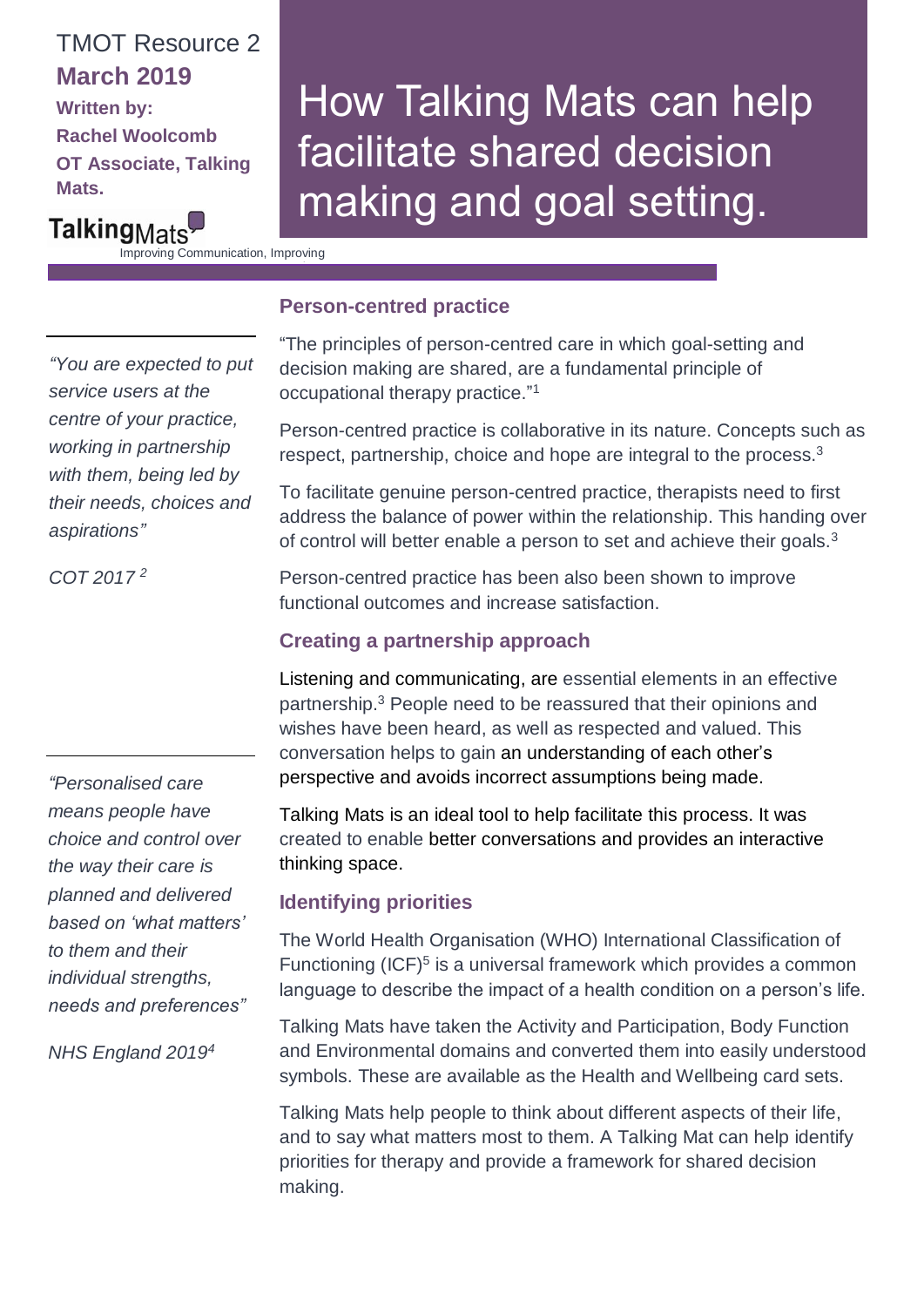*"Shared decision making requires shifts in culture and systems, prepared professionals and supported individuals." <sup>6</sup>*

#### *Goals must:<sup>12</sup>*

- ➢ *Be relevant and motivating*
- ➢ *Express what you want to accomplish*
- ➢ *Be positively defined*
- ➢ *Be put in behavioural terms*
- ➢ *Be explicit and commonly understandable*
- ➢ *Be attainable and enabling wellbalanced planning*
- ➢ *Enable measurement*

#### **Shared decision making**

Shared decision making is a collaborative process. The therapist contributes their clinical expertise, as they support a person to think about the options and choices available to them. The therapist should clearly explain the risks and benefits of any given option whilst acknowledging the person's preferences, circumstances, values and beliefs.<sup>6</sup> This ensures that fully informed choices can be made.

#### **Goal setting – creating a common vision**

Goal setting is perceived as being one of the cornerstones for improving health outcomes.<sup>7</sup>

There is substantial literature which demonstrates its usefulness, both as part of the communication and decision-making process, and as a person-centred outcome measure for rehabilitation.<sup>8</sup>

A person-centred goal describes the anticipated achievement of a specific activity. This should be meaningful and written in such a way that each goal, agreed in collaboration, will create a common vision. This ensures that everyone knows what they are trying to accomplish. It should be challenging enough to motivate, but realistic so that it can be achieved in a timely way.

A plan for achieving each goal should be discussed, with options presented so that the person can chose their preferred course of action within the therapy process. This ensures that the decision has been shared and mutually agreed. Engagement in the goal setting process is widely believed to lead to higher levels of goal achievement.<sup>9</sup>

There is however often a misconception that shared decision making and the use of goal setting will add more time to any consultation. However, this is without evidence.<sup>10</sup>

#### **How Talking Mats can help people think**

Talking Mats has been demonstrated to be a useful tool in enabling people to think about rehabilitation goals.<sup>11</sup>

The purpose of a Talking Mat it to enable a person to focus their attention on a specific topic. By doing this they become the "thinker." The therapist is the "listener" within the process, and gives opportunity to the thinker, to explore the topic and think about, what they feel about, each option presented. A visual scale enables them to indicate on the Talking Mat their thought process and decision.

The visual scales are adapted to suit the question being asked. For example, a Talking Mat can be used to think about what makes them happy or sad, the level of difficulty of a task or what is important to them.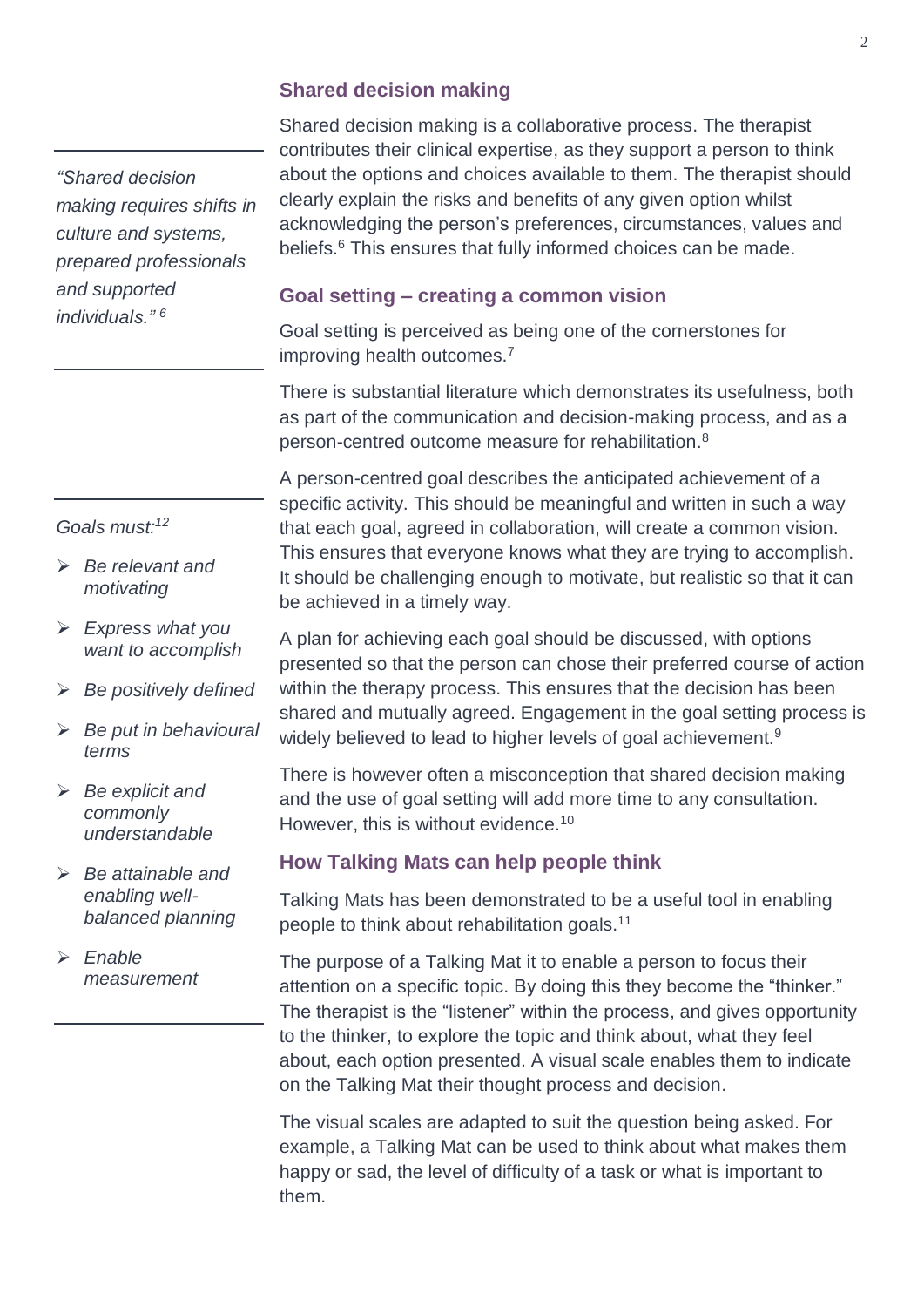Using a Talking Mat makes the process of thinking about an issue less overwhelming and helps to make sense of, and then organise thoughts and feelings.

The visual representation of a person's thinking process on the mat, can then provide a focus for further discussion, and decision making. This can also form the basis of goal formation. Talking Mats can be

completed at several points in time and used to demonstrate

*Thinking…*

*Please be patient*

As well as the Health and Wellbeing symbols, Talking Mats have developed card sets to support conversations with children and young people, and also about social care. There is a Thinking Ahead resource which creates a safe place to discuss difficult issues about advanced illness and planning for the future. The Keeping Safe resource has been designed to explore sensitive issues in a non-threatening way

#### **Examples of Talking Mats**

and to support safeguarding.

meaningful change.

This Talking Mat was completed by a young person. Here the visual scale "how things are going" was used to help them consider their participation in a range of activities. They identified several areas of life that they felt were going well. This is an important aspect of rehabilitation conversations, as too often the focus can be on what is difficult, and not on what is successful. The young person also identified several areas of life that were not going well and from this, in collaboration with their therapist, they were able to set goals related to each of the areas identified.

The mat was repeated at the end of the therapy programme. The young person identified that things were now going well with their daily routines and they could organise themselves ready for school every day. This in turn had reduced their stress levels.



*"A goal without a plan is just a wish"*

*Antoine De Saint-Exupéry*